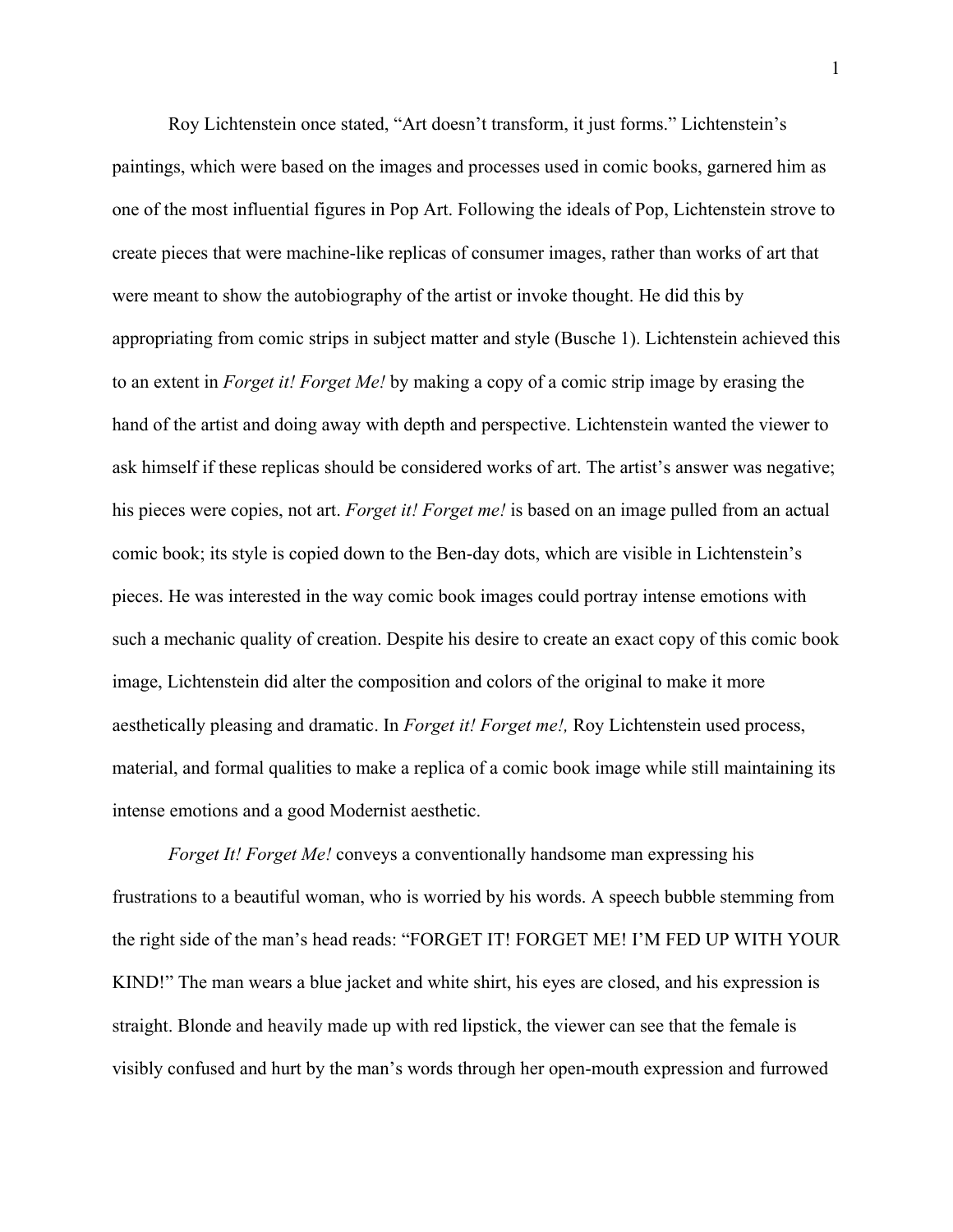eye-brows. Although the speech bubble in *Forget it! Forget me!* explains the sentiments of the man and woman in the scene, his disdain and her confusion are clearly visible through their facial expressions, which are created with very few thick black outlines and strokes. The characters are pushed to the very front of the composition and the only other aspect of the piece besides the two characters is the field of red that fills in the gaps between the characters and the edges of the canvas.

Lichtenstein utilized color, brushwork, surface quality, forms, and space to create a comic-book replica that is flat, bright, and intense. The artist used extremely saturated, bright colors to reinforce the comic-book/cartoon-like aesthetic he was copying and the stereotypical look of men and women in America's popular culture during this time. His materials of magna and oil on canvas created the thickness and saturation of the colors. Magna was a relatively new material at the time; it is a turpentine soluble acrylic paint that has a bright effect (Benezit Dictionary of Artists). Lichtenstein used only the primary colors and non-colors in this work. These most basic of colors create an effect that is symbolic and simplified rather than naturalistic. For example, he used yellow for the woman's blonde hair and black for the man's dark hair and features. He also used one color to create the skin tone of both figures. The colors in this work mirror the brightness and simplicity of comic book aesthetics. The original comic book image he replicated in this work used color symbolically, but Lichtenstein chose to simplify the colors even more. In its original form, the comic uses color a bit more naturalistically; for example, it used brown for the man's hair rather than black, and used green and beige for the couple's clothing (see attached image). Lichtenstein chose to drift from exact replication of the comic image in his use of color to further reflect the idealized man and woman in consumer culture. Popular culture during this time glorified this sort of stereotypical beauty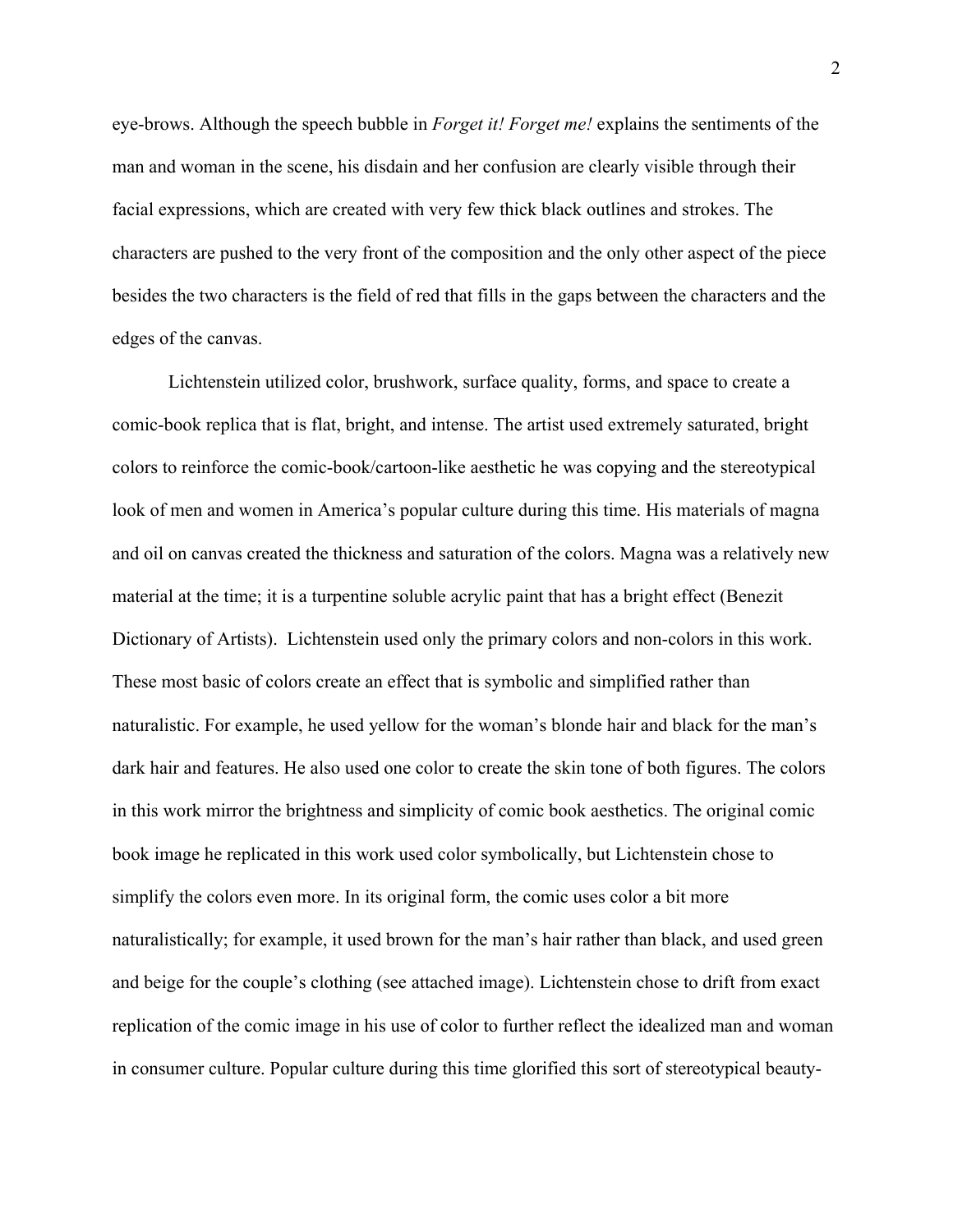the tall, dark, and handsome man, and the blonde, red-lipped woman. The bright, saturated, primary colors used in this piece further intensify the image and make it look even more machine-like.

Lichtenstein's smooth and imperceptible brushwork lends a mechanical quality to the piece and leaves no sign of the artist's hand. The surface quality is completely flat; there is no sign of texture at all. The saturated nature of the colors makes them look completely whole rather than divided by strokes and slashes of a paintbrush. For example, the red background looks like a pure field of color. From close-up the viewer can see the Ben-day dots Lichtenstein created to mirror the style of comic books. The Ben-day dots exist only in the faces and necks of the characters, or where their skin shows. Each tiny dot is visible, and although from close up we can see some places where two or three dots got too close to each other and formed one larger unit, from a photograph of from farther away, no imperfections are visible. Even though the viewer can see these Ben-day dots on the canvas's surface, their texture is not visible. The original comic Lichtenstein was copying also utilized Ben-day dots in the skin areas of the characters faces. The use of smooth, invisible brushstrokes and Ben-day dots proves the precision of Lichtenstein's replication of this comic book image. The clean, smooth nature of the brushstrokes allows the simplicity of the forms to portray intense emotions.

The forms in *Forget It! Forget Me!* are very clearly defined by thick black outlines. The saturation of the colors, invisible brushstrokes, and lack of texture in this piece, make the outlines extremely bold and important in the creation of the forms and portrayal of emotions. The outlines create a sort of coloring-book aesthetic in the piece. The outlines are also able to convey a sense of volume. The repeated curved black lines in the woman's hair create a sense of height and volume. The outlines accentuate the shapes of the figures and the bright colors, as they are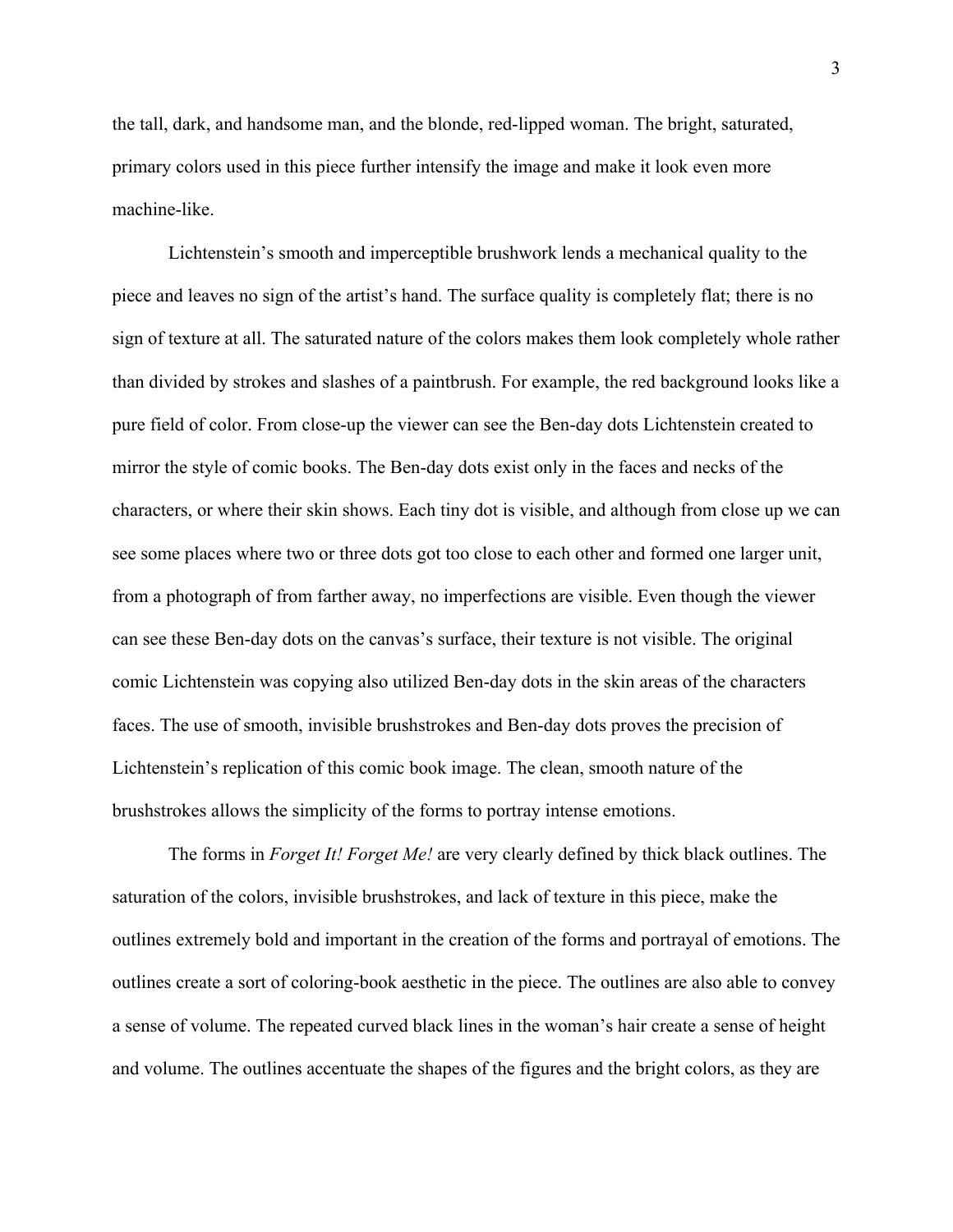the creators of the forms. For example, just a few thick black lines create the woman's face, clothing, hair, and facial features. Her eyes and eyebrows are made of less than ten black outlines, but they very clearly signify facial features. The lines, although small in quantity, are able to portray her intense emotions. The bends of the lines on her face and the shape of her eyes allow the viewer to see that she is upset and confused by the man's statement.

Lichtenstein denies a sense of space in this piece and creates a composition that is completely flat. He does this by pushing the figures all the way up to the edge of the composition. Although there is a sense of volume and depth in some areas like the woman's hair, and the repetition of the shape of her face in black as a shadow, the viewer still reads the piece as totally flat. There is no use of light and shadow in this work; the black works as an outline and creator of space against the brightness of the primary colors. In this way, there is no depth or perspective. The piece also lacks a source of light, which further intensifies the replication effect and flatness of the piece. Other methods Lichtenstein uses to deny a sense of space are the overlapping and diminution of forms. The woman looks like she is behind the man because her face and body are smaller than that of the man. Lichtenstein placed the woman behind the man, but her blouse and his blue jacket share a black outline. In this overlapping of the woman and the man's bodies, the forms are flattened because although she is clearly behind him, this denies any sense of realistic space.

Although Lichtenstein succeeded in creating a flat copy of a comic strip image through the use of color, brushwork, and outlines, he changed the organization of the forms in the composition to make them look better in terms of a "good modernist aesthetic." The artist's process in doing this was to sketch his own version of the comic, then project it onto a canvas, trace it, and then paint it in. He used the machine to project his sketch to the scale he chose.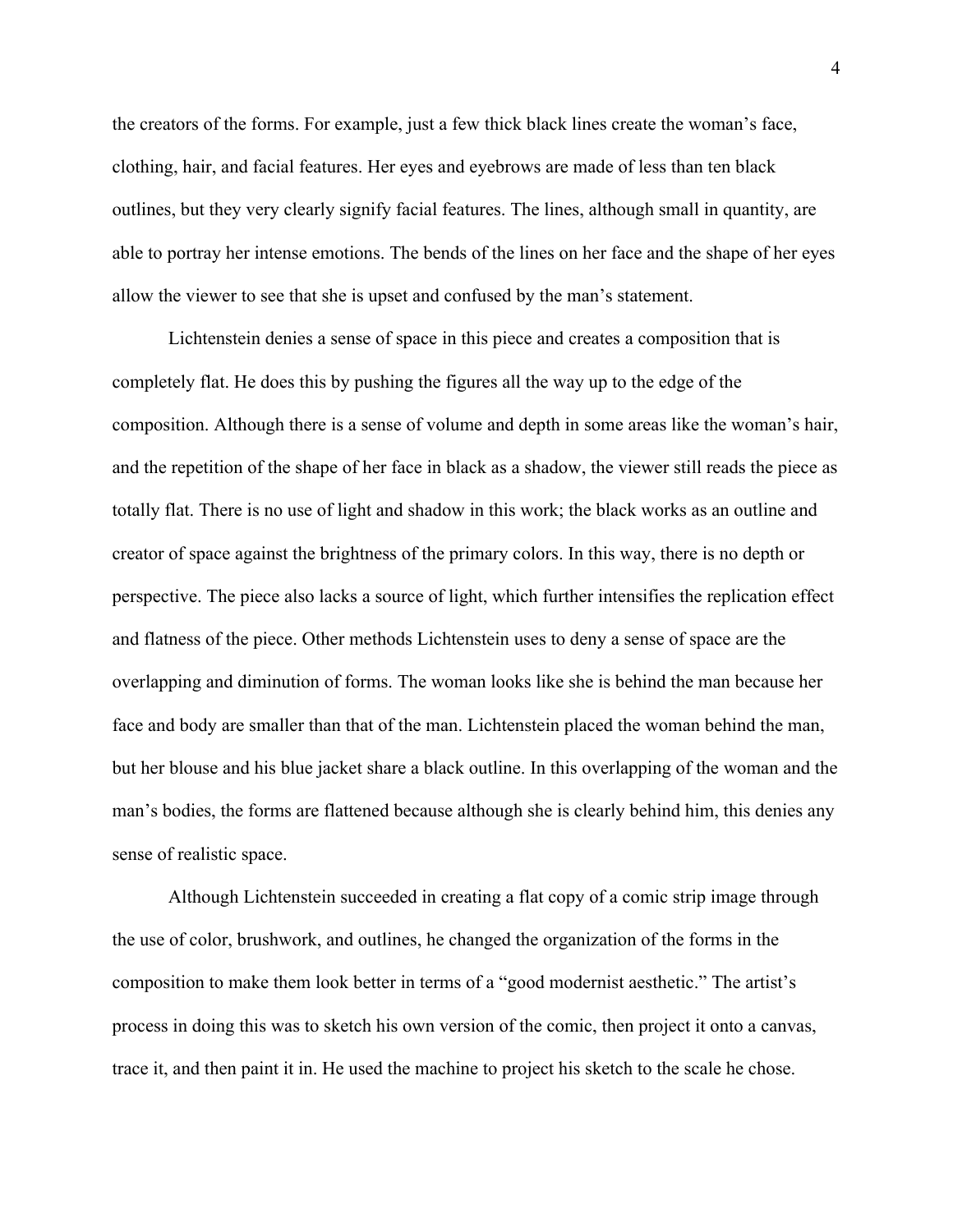Lichtenstein was influenced by Hoyt Sherman's ideas about transposing perceptions by drawing. He believed that by copying real images, they could be re-invited to gain new artistic and intellectual meaning. Lichtenstein was able to imitate the comic's Ben-day dots through the use of a perforated screen with the projected image (Benezit Dictionary of Artists). These steps combine aspects of exact replication and also granted the artist space to make his own alterations and choices. He imitated industrial printing techniques and used them as stylistic elements in his work. Lichtenstein said of his work in 1967, "I don't draw a picture in order to reproduce it. I do it in order to recompose it. Nor am I trying to change it as much as possible. I try to make the minimum amount of change" (Coplans). In terms of composition, Lichtenstein moved the figures farther from each other and closer to the front of the canvas. He also created a greater sense of unity in making the skin tones of the couple the same and using a simple color scheme. This unity denies an emphasis in the piece or an obvious path for the viewer's eye to follow. The woman's face is slightly father from the man's face in Lichtenstein's version, which makes the composition more dramatic because it looks like she is actually looking at him. He also chose to strengthen the formal aspects of the piece by cleaning up the outlines, making them clearer, simpler, and more exact, which also adds to the mechanic quality of the work. This makes the piece look more engaging and more precise and intensifies the existing emotions of their facial expressions by eliminating distractions. By simply enlarging the piece to a grand scale, its compositional organization is enhanced and the story is more dramatic and easily read. Lichtenstein "emphasized the banality and emptiness of his motifs as an equivalent to the impersonal, mechanized style of drawing" by enlarging his source material (Busche 3).

In *Forget It! Forget Me!,* Roy Lichtenstein created a replica of a comic book image that he altered and enlarged to increase the drama and the overall quality of the piece. He used a